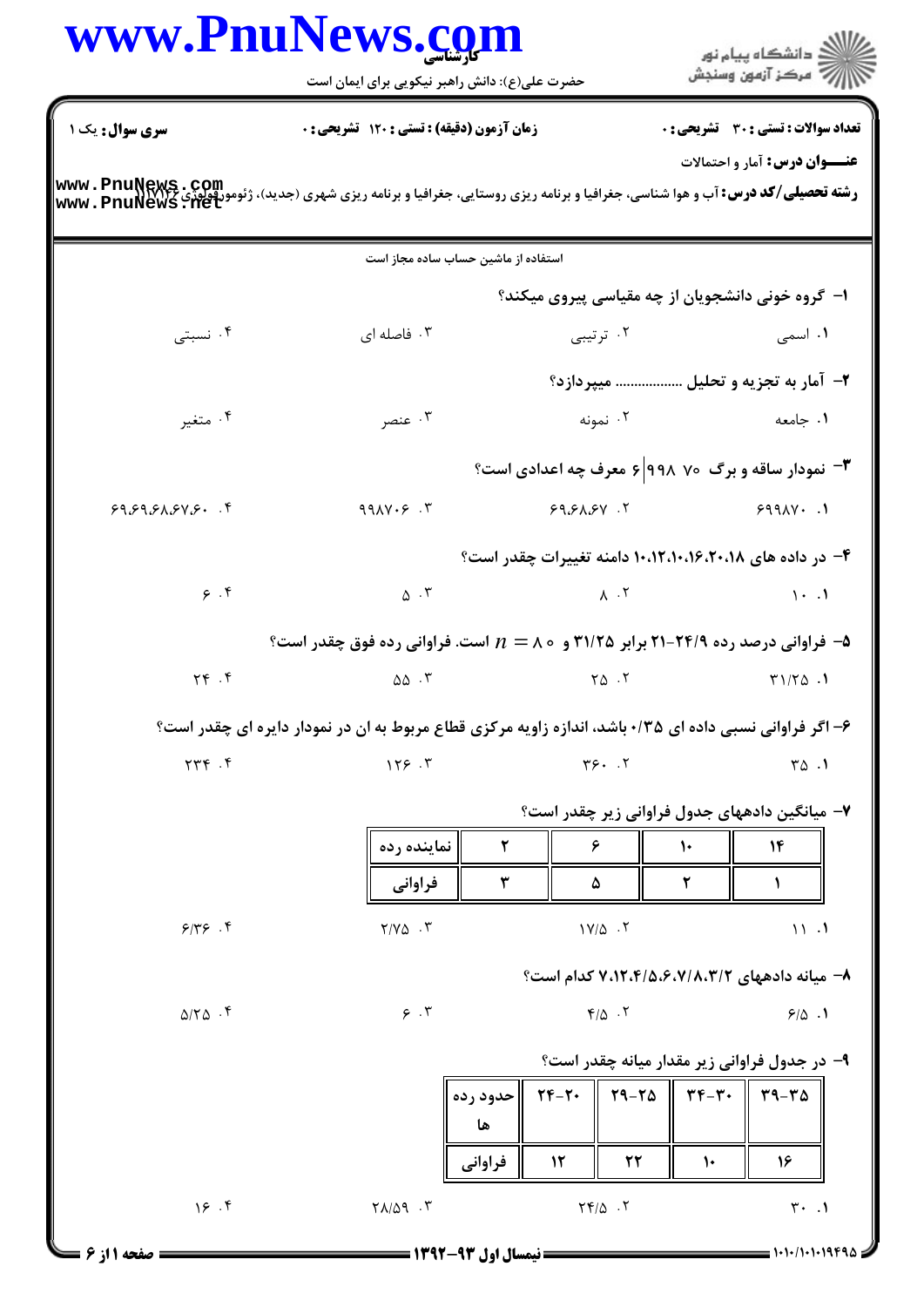|                           | www.PnuNews.com<br>حضرت علی(ع): دانش راهبر نیکویی برای ایمان است                                                                                                      |                                       | ک دانشگاه پیام نور $\leq$<br>سكز آزمون وسنجش                                                                                |
|---------------------------|-----------------------------------------------------------------------------------------------------------------------------------------------------------------------|---------------------------------------|-----------------------------------------------------------------------------------------------------------------------------|
| سری سوال : ۱ یک           | زمان آزمون (دقیقه) : تستی : ۱۲۰ تشریحی : ۰                                                                                                                            |                                       | تعداد سوالات : تستى : 30 ٪ تشريحي : 0                                                                                       |
|                           | <b>رشته تحصیلی/کد درس:</b> آب و هوا شناسی، جغرافیا و برنامه ریزی روستایی، جغرافیا و برنامه ریزی شهری (جدید)، ژئومورفولوژی www . PnuNews . 10t<br>www . PnuNews . 11et |                                       | <b>عنـــوان درس:</b> آمار و احتمالات                                                                                        |
|                           |                                                                                                                                                                       |                                       | ۰۱– مد دادههای ۴،۶،۶،۶،۵،۵،۰۱۰ کدام است؟                                                                                    |
|                           | $\gamma$ . F $\gamma$                                                                                                                                                 | $\epsilon$ . T and $\delta$ . T       |                                                                                                                             |
|                           | ۱۱- اگر سرعت اتومبیل در ساعت اول ۴۸ کیلومتر در ساعت و در ساعت دوم ۸۰ کیلومتر در ساعت باشد، آنگاه میانگین سرعت                                                         |                                       | چقدر است؟                                                                                                                   |
|                           |                                                                                                                                                                       |                                       |                                                                                                                             |
|                           |                                                                                                                                                                       |                                       | ۱۲– انحراف معیار دادههای ۱۴،۱۳،۱۲،۱۳ چقدر است؟                                                                              |
| $\mathbf{r}$ $\mathbf{r}$ | $\mathcal{N}$ . T                                                                                                                                                     |                                       |                                                                                                                             |
|                           | $_2$ ۱۳ مقدار واریانس دادهها چقدر است $n=$ ۲۴. ا $\sum x^+_i=$ ۲۴. اگر $\gamma$ ۲۹ م $\Gamma$ ۳۰ مقدار واریانس دادهها چقدر است $^{-1}$ ۲                              |                                       |                                                                                                                             |
| $Y5/FQ$ .                 |                                                                                                                                                                       |                                       |                                                                                                                             |
|                           | ا اگر $\bar{x} = \lambda \wedge \pi = 1$ 19.0 اگر ۱۸.۸۵ $\bar{x} = \lambda \wedge \pi = 0$ شریب چولگی پیرسون تقریبا چقدر است $\ell$                                   |                                       |                                                                                                                             |
|                           | $-(\gamma \cdot \gamma \cdot \gamma)$ . T $-(\gamma \cdot \gamma \cdot \gamma)$                                                                                       |                                       |                                                                                                                             |
|                           | حدود<br>ر ده<br>فراواني                                                                                                                                               | ዓ $-\Delta$<br>$F -$<br>٩<br>١٨<br>۱۵ | ۱۵– با توجه به جدول فراوانی زیر مقدار چارک سوم چقدر است؟<br>$\parallel$ 14-1. $\parallel$ 19-10 $\parallel$ 17-7.<br>٧<br>1 |
| $\Gamma/\Delta$ .         | 15.7                                                                                                                                                                  | $9/\Delta$ .                          | $\Upsilon V/\Delta$ .                                                                                                       |
|                           | ۱۶- سکه ای سالم را دو بار پرتاب میکنیم. احتمال اینکه حداکثر یک شیر ظاهر شود چقدر است؟                                                                                 |                                       |                                                                                                                             |
| 1.9                       | $\cdot/\Delta$ . ٣                                                                                                                                                    | .70.7                                 | $\cdot$ / Y $\triangle$ . 1                                                                                                 |
|                           | ۱۷– یک تاس سالم را دو بار پر تاب میکنیم. احتمال اینکه مجموع دو شماره حداقل ۱۰ باشد چقدر است؟                                                                          |                                       |                                                                                                                             |
| $rac{5}{6}$ .*            | $\frac{1}{6}$ $\cdot$ $\cdot$                                                                                                                                         | $\frac{1}{4}$ $\cdot$ $\cdot$         | $\frac{1}{9}$ $\cdot$ <sup>1</sup>                                                                                          |
|                           | فرض كنيد $\frac{6}{36} = P(A \cap B) = \frac{1}{2}, P(A) = \frac{4}{36}, P(B) = \frac{6}{36}$ آنگاه $P(A \cap B) = \frac{6}{36}$ چقدر است؟                            |                                       |                                                                                                                             |
| $rac{2}{3}$ .*            | $rac{8}{36}$ . $\sqrt{5}$                                                                                                                                             | $rac{3}{36}$ . T                      | $rac{2}{36}$ .                                                                                                              |
|                           |                                                                                                                                                                       |                                       |                                                                                                                             |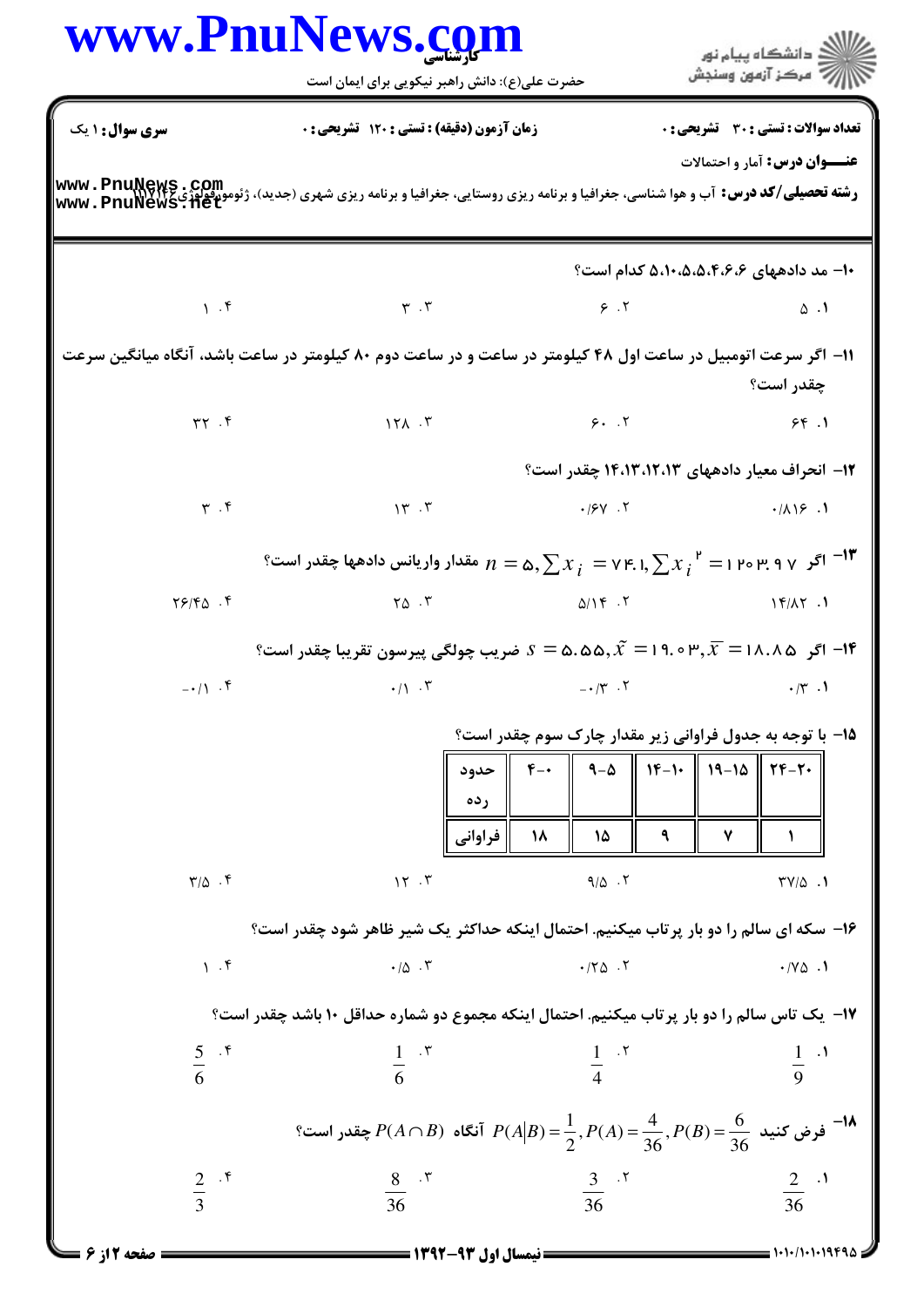## www.PnuNews.com اران<br>الله دانشگاه پیام نور<br>الله مرکز آزمون وسنجش حضرت علی(ع): دانش راهبر نیکویی برای ایمان است تعداد سوالات : تستى : 30 ٪ تشريحي : 0 **سری سوال : ۱ یک** زمان آزمون (دقیقه) : تستی ; 120 تشریحی ; .

عنــوان درس: آمار و احتمالات

**رشته تحصیلی/کد درس:** آب و هوا شناسی، جغرافیا و برنامه ریزی روستایی، جغرافیا و برنامه ریزی شهری (جدید)، ژئومورفولوژی www . PnuNews . com<br>www . PnuNews . Het

19- كدام گزينه درست است؟  $P(A \cup B) = P(A) + P(B) - P(A \cap B)$ .  $P(A \cap B) = P(A) \cdot P(B)$  .  $P(A|B) = \frac{P(A \cap B)}{P(A)}$  f  $p(A \cup B) = p(A) + p(B)$ . ۲۰- با ارقام ۰٬۱٬۲٬۳٬۴ چند عدد دو رقمی میتوان نوشت ؟( تکرار ارقام مجاز است)  $Y.$   $\uparrow$  $rr$ . $T$  $\Lambda$  .  $\tau$  $\Upsilon \Delta$ . **۲۱**- به چند طریق میتوان یک کمیته ۴ نفری از بین ۱۰ نفر انتخاب کرد؟  $1 \cdots$  .  $f$  $F.$   $.7$  $\Delta \cdot \mathbf{F} \cdot \cdot \mathbf{r}$  $Y \cup \cdot \cdot \cdot$ سکه ای سالم را ۳ بار پرتاب میکنیم. اگر  $X$  تعداد شیرهای ظاهر شده در ۳ بار پرتاب سکه باشد  $P\,(X\ =\mathsf{P})$  چقدر  $\bullet$ است؟  $rac{2}{8}$  . T  $\frac{3}{8}$   $\cdot$   $\cdot$  $rac{1}{2}$  .\*  $1 \cdot \mathcal{N}$  $\mathbf{Q}$ ۲۳- از بین ۵ مزرعه کشاورزی که در ۳ مزرعه گندم و در ۲ مزرعه دیگر جو کاشته شده است ، ۲ مزرعه را به تصادف انتخاب میکنیم. احتمال اینکه در یک مزرعه گندم کاشته شده باشد چقدر است؟  $\cdot$  /  $\vee$   $\cdot$   $\uparrow$  $\cdot$  /  $\cdot$   $\cdot$   $\cdot$   $\cdot$  $.19.7$  $\cdot/1$  .1 ۴- در جدول توزیع احتمال زیر مقدار  $k$  چقدر است؟  $\boldsymbol{\chi}$ ۲  $\mathbf{A}$ ٣  $f(x)$  $\boldsymbol{k}$  $\cdot$ /٢  $.170$  $\cdot$ /۳  $\cdot$  / Y  $\triangle$   $\cdot$   $\cdot$  Y  $.70.9$  $.1.70$ .  $\ddotsc$ ه - در جدول توزیع احتمال زیر میانگین  $X$  چقدر است $^{\circ}$  $\boldsymbol{x}$  $-1$  $\ddot{\phantom{0}}$  $\lambda$  $f(x)$  $\cdot$ /٢  $\cdot$ /۳  $\cdot/\Delta$  $.19.9$  $\cdot$  /Y  $\cdot$   $\cdot$   $\cdot$  $\cdot$ /۳.۳  $\lambda$   $\cdot$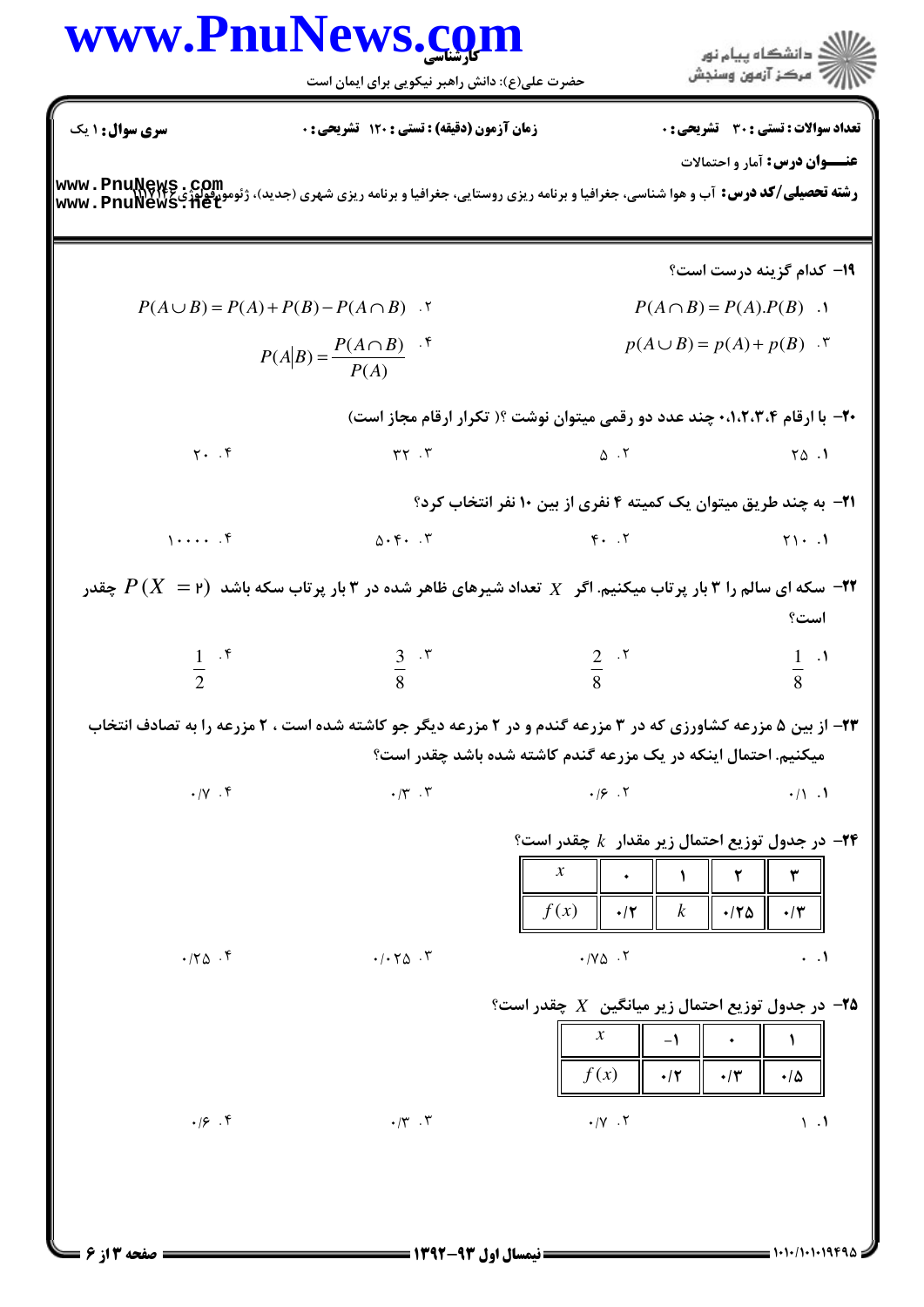|                                                                                          | www.PnuNews.com<br>حضرت علی(ع): دانش راهبر نیکویی برای ایمان است                                                                                                       |                                           | ر دانشڪاه پيام نور<br>دانشڪاه پيام نور                                         |
|------------------------------------------------------------------------------------------|------------------------------------------------------------------------------------------------------------------------------------------------------------------------|-------------------------------------------|--------------------------------------------------------------------------------|
| <b>سری سوال : ۱ یک</b>                                                                   | زمان آزمون (دقیقه) : تستی : 120 تشریحی : 0                                                                                                                             |                                           | تعداد سوالات : تستى : 30 - تشريحي : 0                                          |
|                                                                                          | <b>رشته تحصیلی/کد درس:</b> آب و هوا شناسی، جغرافیا و برنامه ریزی روستایی، جغرافیا و برنامه ریزی شهری (جدید)، ژئومورفولوژی www . PnuNews . 16t<br> www . PnuNews . 11et |                                           | <b>عنـــوان درس:</b> آمار و احتمالات                                           |
|                                                                                          |                                                                                                                                                                        |                                           | اگر $\int_{0}^{8}$ اگر $\int_{0}^{329}$ $X$ $X$ مقدار واریانس $X$ چقدر است $X$ |
| $\frac{623}{6}$ . f                                                                      | $\frac{287}{6}$ . ۳                                                                                                                                                    | $\sqrt{\frac{35}{6}}$ . $\sqrt{5}$        | $\frac{35}{6}$ .                                                               |
|                                                                                          | ۲۷– در یک امتحان تستی که در ان ۲۰ سوال چهار گزینه ای داده شده است، دانشجویی همه سوالها را شانسی جواب میدهد.                                                            |                                           |                                                                                |
|                                                                                          |                                                                                                                                                                        |                                           | این دانشجو به طور متوسط چند سوال را جواب درست میدهد؟                           |
| $Y/Y\Delta$ .                                                                            | $\Delta$ $\cdot$ $\mathsf{r}$                                                                                                                                          | $\Delta$ $\sim$ $\Gamma$                  | $Y \cdot .1$                                                                   |
|                                                                                          |                                                                                                                                                                        |                                           | ۰۲۸ در توزیع دوجمله ای انحراف معیار $X$ کدام است؟                              |
| $\sqrt{npq}$ .*                                                                          | $npq$ .                                                                                                                                                                |                                           | $nq$ $\gamma$ $np$ $\gamma$                                                    |
|                                                                                          |                                                                                                                                                                        |                                           | <b>۲۹</b> - در کدام توزیع میانگین و واریانس با هم برابر هستند؟                 |
| ۰۴ خی دو                                                                                 | ۰۳ نرمال                                                                                                                                                               | ۲. پواسن                                  | ۰۱ دوجمله ای                                                                   |
|                                                                                          | و انحراف معیار ۱/۵ باشد مقدار $X < \infty$ (۳۰ اگر $X$ دارای توزیع نرمال با میانگین ۲ و انحراف معیار ۱/۵ باشد مقدار $Y \prec X < \infty$ ۱ اگر $X$ مقدر است $^3$       |                                           |                                                                                |
| .11996.                                                                                  | .77954.7                                                                                                                                                               | .714V.7                                   | $\cdot$ /۴۹ $\cdot$ 1.                                                         |
|                                                                                          | فرمول هاي پيوست:                                                                                                                                                       |                                           |                                                                                |
| $f(x) = p(X = x) = \left  \begin{array}{c} n \\ r \end{array} \right  = p^x (1-p)^{n-x}$ |                                                                                                                                                                        | $Z = \frac{x - \overline{x}}{s}$          |                                                                                |
| $k = 1 + 3/3 \log n$                                                                     | $n = 2^k$                                                                                                                                                              | $a_i = 360$ fi                            |                                                                                |
| $\overline{x} = \frac{\sum x_i}{\sum x_i}$                                               | $\overline{x} = \frac{\sum \text{fimi}}{x}$                                                                                                                            | $\tilde{x} = Li + \frac{J}{f_i} \times c$ |                                                                                |
| $x_H = \frac{H}{\sum_{x=1}^{1} x_H}$                                                     | $x_{\rm H} = \frac{n}{\sum f_i \frac{1}{n}}$                                                                                                                           | $x_G = \sqrt{x_1, x_2, \dots, x_n}$       |                                                                                |
| <b>صفحه ۱۴ز ۶ =</b>                                                                      |                                                                                                                                                                        |                                           |                                                                                |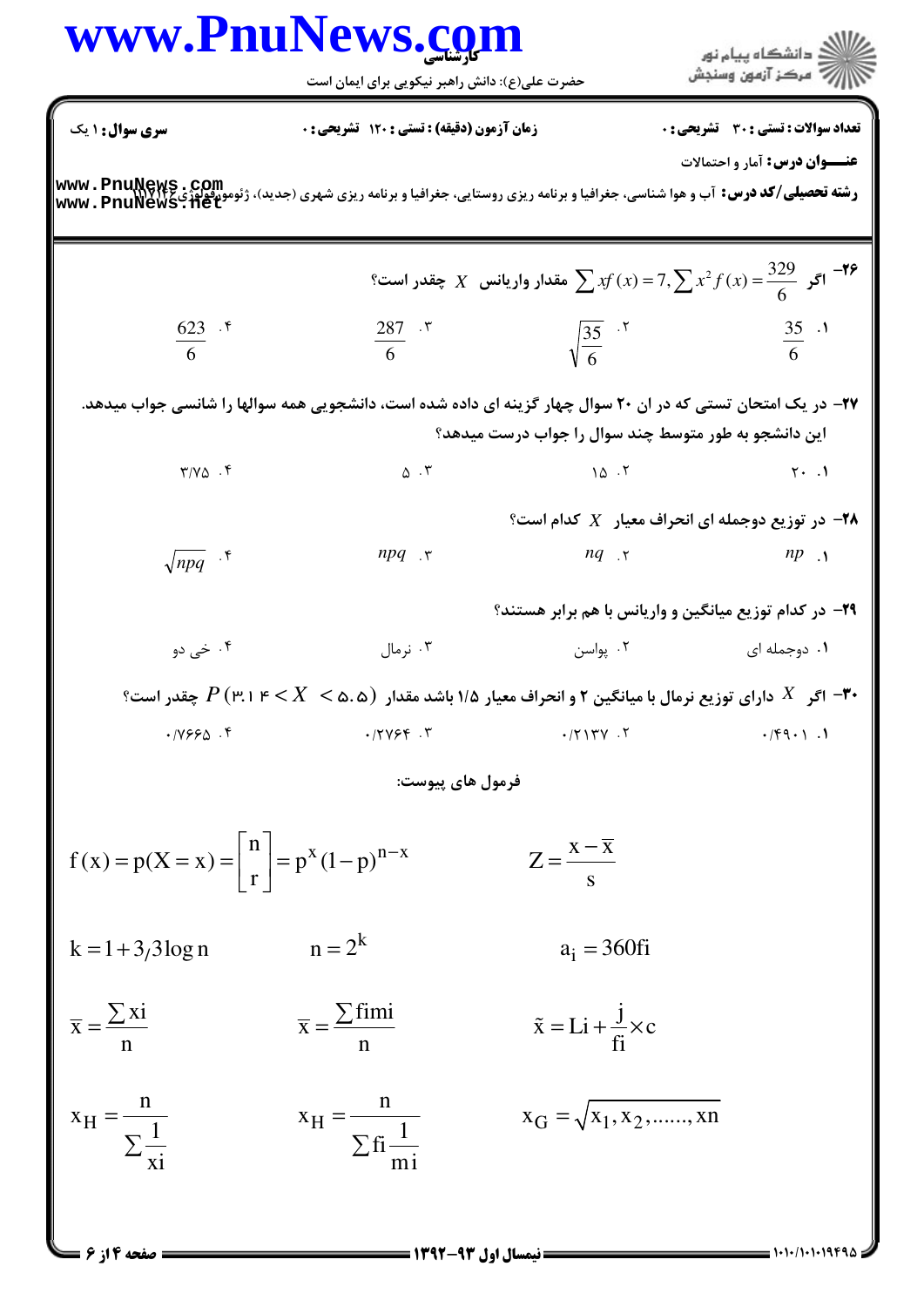## www.PnuNews.com

حضرت علی(ع): دانش راهبر نیکویی برای ایمان است



**سری سوال :** ۱ یک

**زمان آزمون (دقیقه) : تستی : ۱۲۰ تشریحی: 0** 

تعداد سوالات : تستى : 30 - تشريحي : 0

عنــوان درس: آمار و احتمالات

**رشته تحصیلی/کد درس:** آب و هوا شناسی، جغرافیا و برنامه ریزی روستایی، جغرافیا و برنامه ریزی شهری (جدید)، ژئومورفوفوژی www . PnuNews . rom<br>www . PnuNews . Het

$$
x_G = (x_1, x_2, \dots, x_n)^{\frac{1}{n}}
$$
\n
$$
\log x_G = \frac{1}{n} \sum f \text{ i log mi}
$$
\n
$$
S^2 = \frac{\sum (x_i - \overline{x})^2}{n - 1}
$$
\n
$$
S = \sqrt{\frac{n(\sum x_i^2) - (\sum x_i)^2}{n(n - 1)}}
$$
\n
$$
S = \sqrt{\frac{\sum (x_i - \overline{x})^2 f_i}{n(n - 1)}}
$$
\n
$$
Q_1 = L'_1 + \frac{m}{f_i} \times C
$$
\n
$$
S^2 = \frac{n \sum (mi^2 f_i) - (\sum mi f_i)^2}{n(n - 1)}
$$
\n
$$
Q_3 = L_j + \frac{\overline{L}}{f_j} \times C
$$
\n
$$
\overline{x} = m + \frac{\sum U f_i f_i}{n} C
$$
\n
$$
S = \frac{Q_3 - Q_1}{Q_3 + Q_1} \times 100
$$
\n
$$
S = \frac{3(\overline{x} - \tilde{x})}{S}
$$
\n
$$
\sum \sqrt{(x_i - x_m)^2 + (y_i - y_m)^2}
$$
\n
$$
\overline{x}_g = \frac{\sum p i xi}{\sum pi}
$$
\n
$$
S_D = \sqrt{\frac{(\sum xi^2 - x_c^2) + (\frac{\sum y_i^2}{N} - \overline{y}_c^2)}{n}}
$$
\n
$$
r = \frac{\sum x_i y_i - \frac{\sum x_i \sum y_i}{n}}{\sqrt{(\sum xi^2 - (\frac{\sum xi}{n})^2} \sqrt{\sum yi^2 - (\frac{\sum y_i}{n})^2}}
$$
\n
$$
y = ax + b
$$
\n
$$
S = \sqrt{\log a \log a}
$$
\n
$$
S = \sqrt{a \log a}
$$
\n
$$
S = \sqrt{a \log a}
$$
\n
$$
S = \sqrt{a \log a}
$$
\n
$$
S = \sqrt{a \log a}
$$
\n
$$
S = \sqrt{a \log a}
$$
\n
$$
S = \sqrt{a \log a}
$$
\n
$$
S = \sqrt{a \log a}
$$
\n
$$
S = \sqrt{a \log a}
$$
\n
$$
S = \sqrt{a \log a}
$$
\n<math display="</math>

 $= 1.11/11.19792$